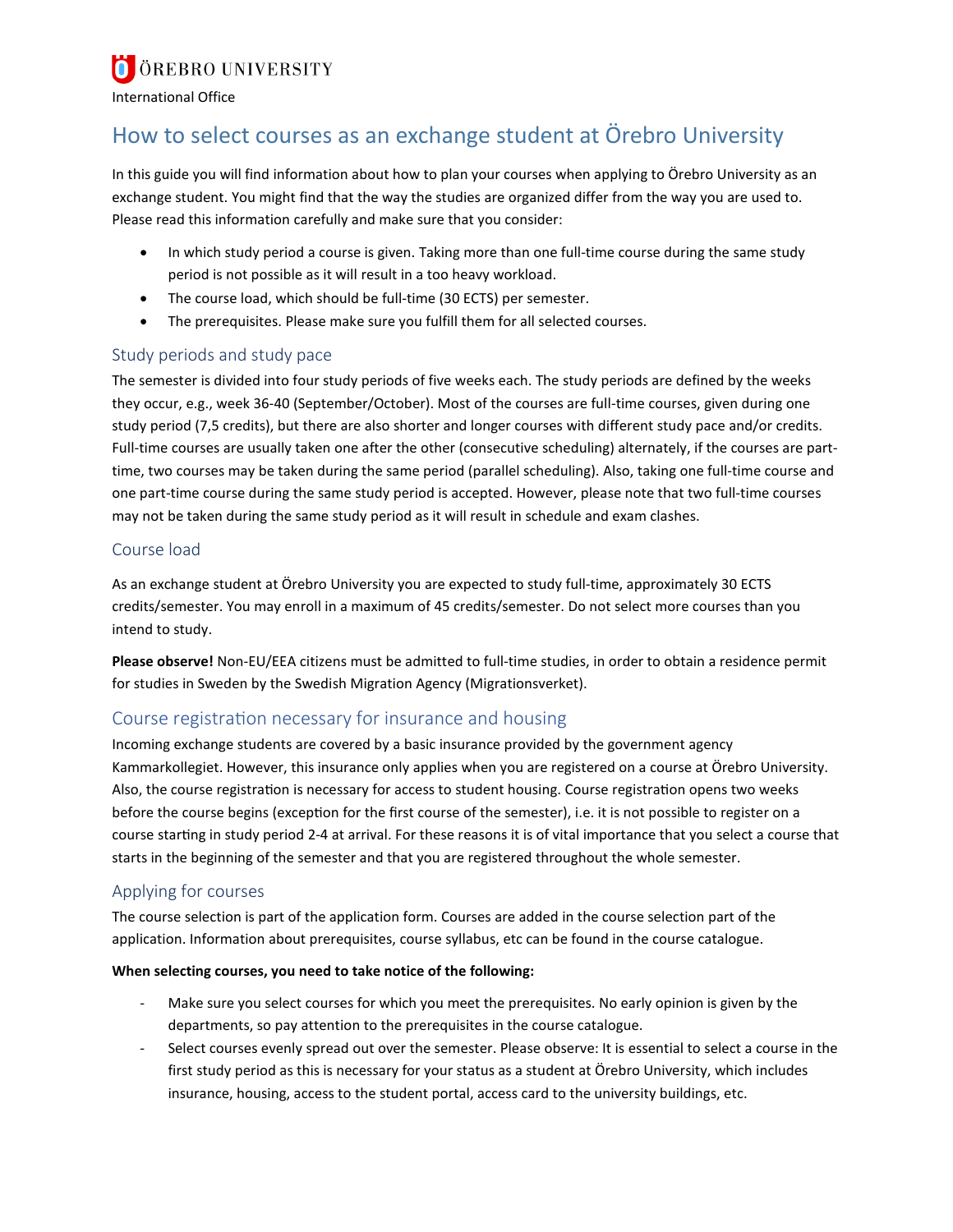#### ÖREBRO UNIVERSITY  $\blacksquare$

International Office

- Do not select courses that exceeds a study load of 150 %
- The total credits selected should be approximately 30 ECTS per semester. A maximum of 45 credits is accepted. Do not select more courses than you intend to study.

## Examples of course planning



## A guide to selecting courses in the course catalogue

All courses open to exchange students can be found in the course catalogue for exchange students: [www.oru.se/english/study/exchange-students/courses/course-catalogue-for-exchange-students/.](http://www.oru.se/english/study/exchange-students/courses/course-catalogue-for-exchange-students/)

## Course catalogue for exchange students